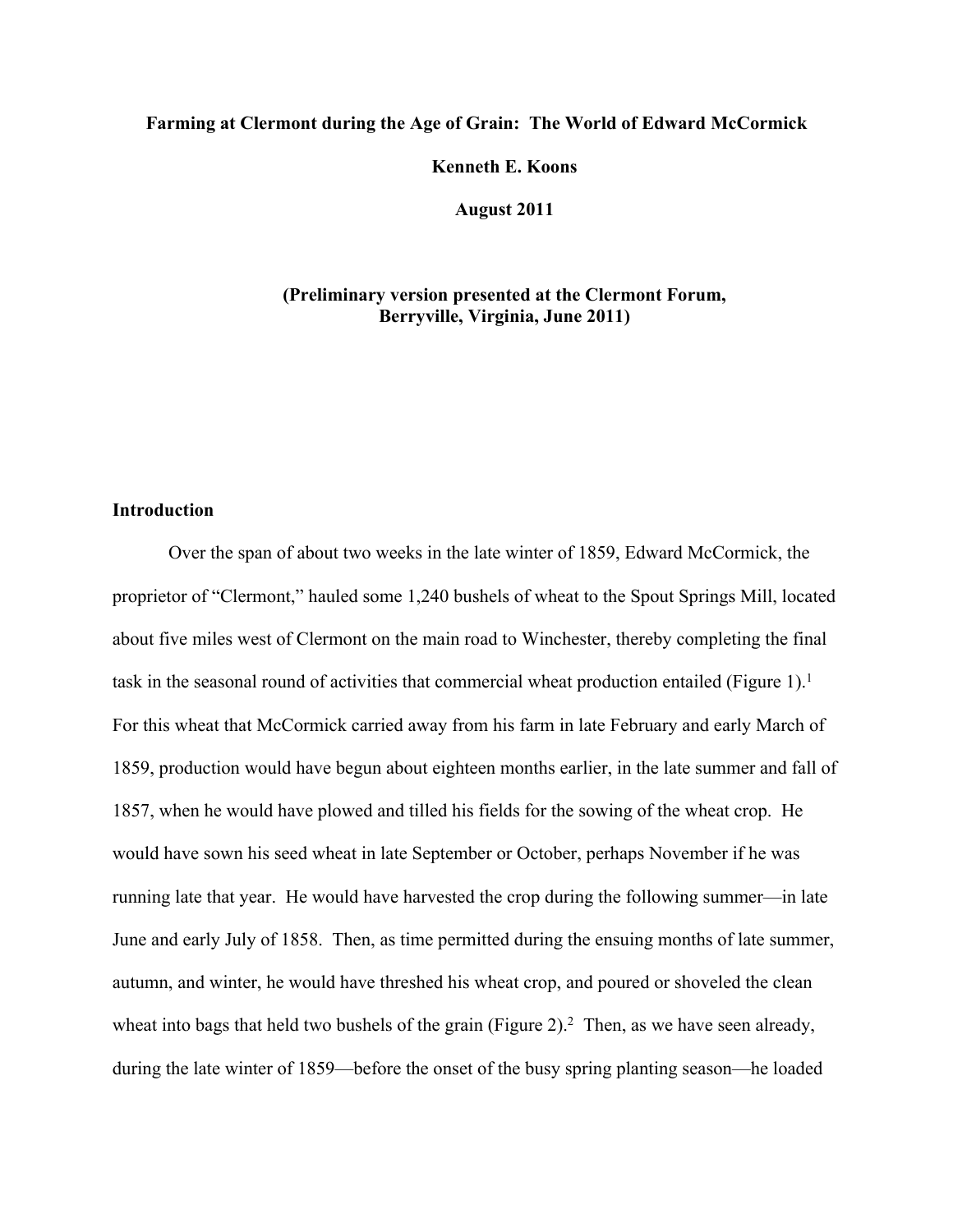his wheat onto wagons and hauled it to a local grist mill for processing into flour. These are the seasonal rhythms of wheat production that McCormick would have presided over at Clermont beginning in about 1848, when he inherited the farm, until his death in 1870 (albeit, perhaps with a hiatus during some of the years of the Civil War).3

Surviving documents pertaining to McCormick's agrarian activities at Clermont reveal a strong preoccupation with wheat farming. We find McCormick buying seed wheat, hiring labor for harvesting the crop, hauling the grain from his fields to his barn for threshing and storage, and selling it.<sup>4</sup> There is even paperwork indicating that he bought insurance to cover the loss of his wheat crops.<sup>5</sup> Commercial wheat farming was central to the agrarian entrepreneurship that McCormick directed at Clermont. This paper builds upon this main fact of economic life at Clermont by placing it within a broader context. It identifies the central tendencies of agriculture as practiced at Clermont during the late antebellum era and shows the extent to which they conform to trends in Clarke County and in the larger region of the Shenandoah Valley (Figure 3). $^6$ 

### **Wheat Farming**

In producing prodigious quantities of wheat for the commercial flour trade, McCormick participated in a form of agrarian activity that dominated the rural economy of Clarke County and indeed the entire Shenandoah Valley—all during the nineteenth century, a period included in what environmental historian Jack Temple Kirby has referred to as "Virginia's age of grain."<sup>7</sup> By the beginning of the nineteenth century the Shenandoah Valley had become "the most important wheat and flour–producing region of the entire South," and it remained so during the nineteenth century and well into the twentieth century as well (Figures 4 and  $5$ ).<sup>8</sup> In 1840, for example, Valley farmers produced a fifth of all the wheat produced in Virginia in that year, and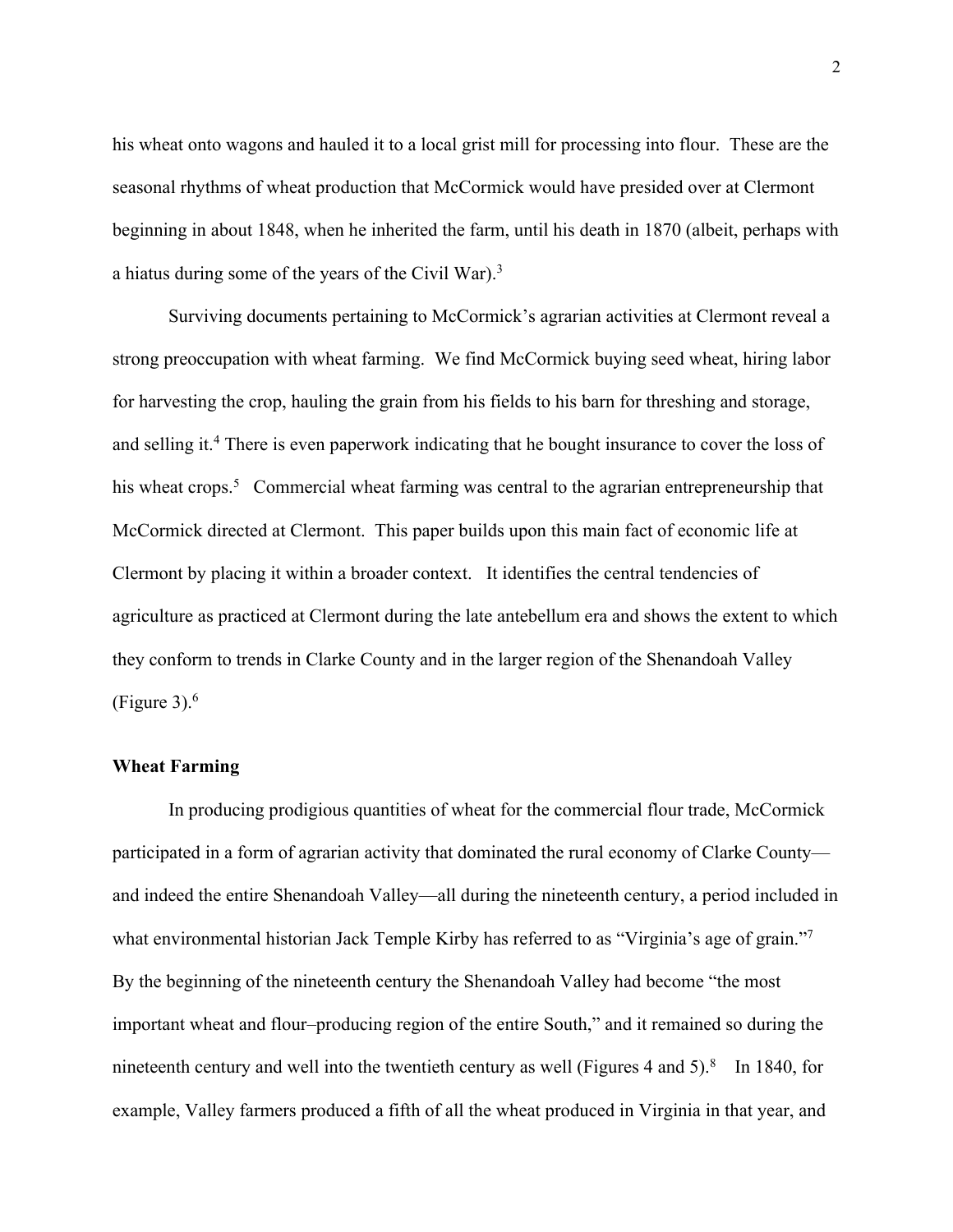at mid-century, working only nine percent of the improved acres of farmland in Virginia, they produced 22 percent of the state's wheat crop.<sup>9</sup>

In August of 1845, an editorial writer for a newspaper published in Martinsburg, a town situated a few miles northwest of Berryville and Clermont, described the wheat harvest scene of that year. He wrote that:

"the last fortnight has been the busy season of our people in this wheat-raising country. … while our town has presented the stillness of the Sabbath, [but] without its church going crowds, the country has been alive with the industrious bands of cradlers, rakers, binders and shockers. Every farm—almost every golden-covered hill and valley—has been peopled by the harvesters in their white garments, securing the staple of our country, the wealth of the farmer, and the food of all classes."10

In this brief passage, the writer recognizes wheat growing as a powerful source of regional cultural identity, pays tribute to the farmers who produced it, and underscores the significance of commercial wheat farming to the regional economy. He went on to assert that "wheat is the crop which the farmer looks to make money."<sup>11</sup> A decade later, in 1855, a resident of Winchester echoed this point when, in writing to an acquaintance who lived outside the Shenandoah Valley, he remarked that "wheat is the staple crop with us, and the only one not consumed at home."<sup>12</sup> One year later, in 1856, a writer for the most widely read southern farm periodical of the day—a publication called the *Southern Planter*—referred to the Valley of Virginia as "the great wheatgrowing section of the state."13

Wheat production statistics confirm the claims of these writers. One historian compared levels of wheat production in 1850, in ten multi-county regions of Virginia, Tennessee, Kentucky, Missouri, and Georgia. Farmers in nine of these regions produced fewer than six bushels of wheat per capita and in many instances fewer than two bushels per capita.<sup>14</sup> In the remaining region—a four-county area of the Shenandoah Valley (Rockingham, Augusta, Page, and Rockbridge Counties)—per capita wheat production stood at almost 20 bushels, far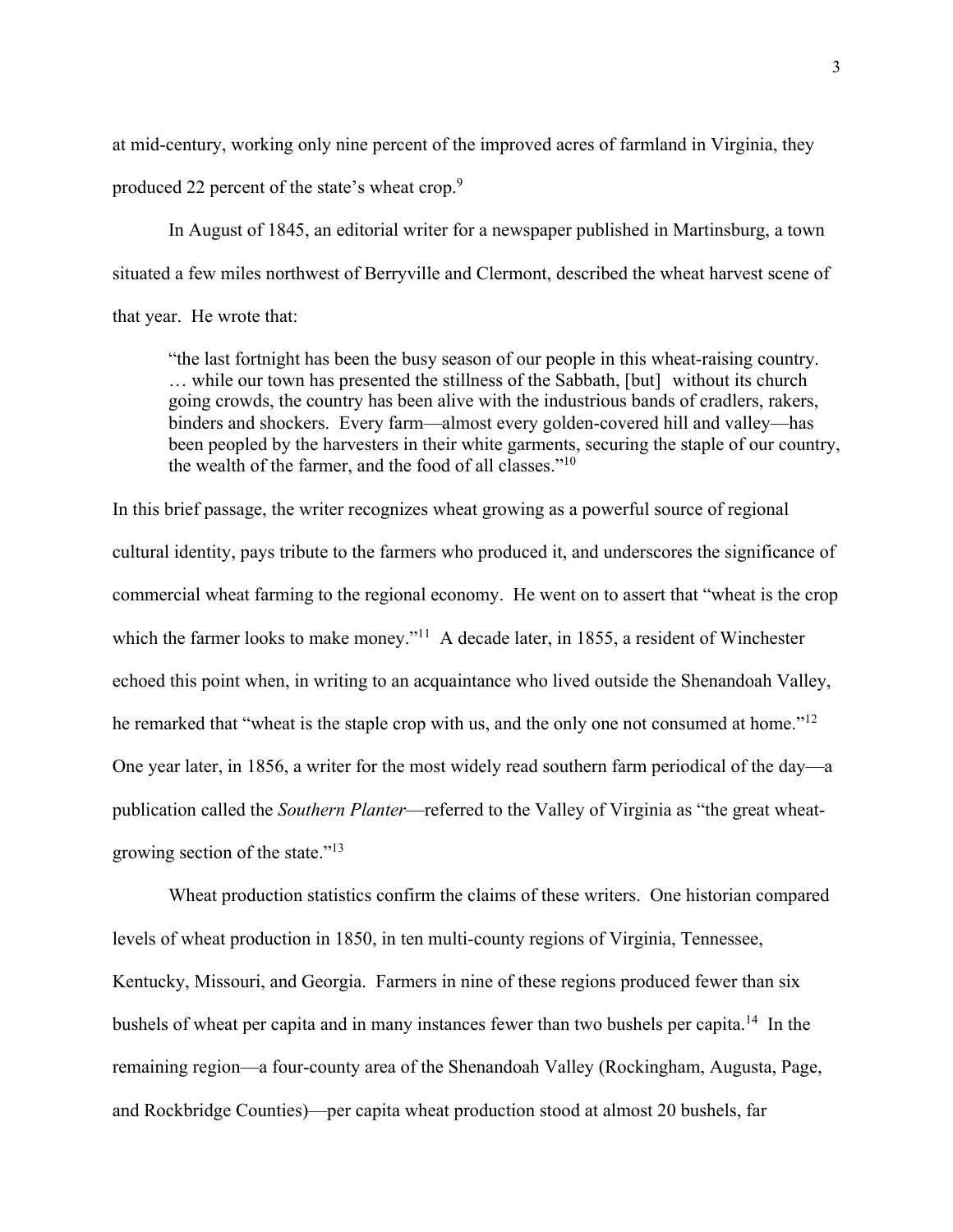surpassing levels of production in the other regions.<sup>15</sup> In Clarke County, by contrast, farmers produced almost 42 bushels of wheat per capita—more than twice the figure for the four-county region of the Shenandoah Valley.16

Shenandoah-Valley farmers' exceptionally high levels of wheat production made the Valley a center of wheat production in Virginia and the South but, within the region, Clarke County formed an epicenter of high-levels of production. At midcentury, in the counties of the Shenandoah Valley other than Clarke, bushels of wheat produced per improved acre of land ranged from 1.46 in Botetourt County to a high of 2.99 in Rockingham County, and bushels of wheat production per farm ranged from a low of 170 in Botetourt County to a high of about 500 in Rockingham County. In Clarke County, by contrast, comparable figures were 5.08 and 1,130.17 In 1880, the first census year in which enumerators recorded information on the number of acres sown to a given crop, Clarke County farmers planted 22.4 percent of their improved acres in wheat, while the comparable figure for all other counties of the Shenandoah Valley stood at 18.7 percent.<sup>18</sup> Throughout the nineteenth century, although Shenandoah Valley farmers emphasized the commercial production of wheat, they grew greater quantities of corn. In most census years of the nineteenth century, Valley farmers produced about one million more bushels of corn than wheat. In Clarke County, however, farmers produced more wheat than corn. In 1850, for example, they produced about 307,000 bushels of wheat as compared to about 163,000 bushels of corn.19

Thus, in a region noted for its farmers' concentration on wheat production, farmers of Clarke County devoted extraordinary emphasis to the crop. Edward McCormick was among those who did so: in 1850, he produced 2,500 bushels of wheat, an amount that was more than

4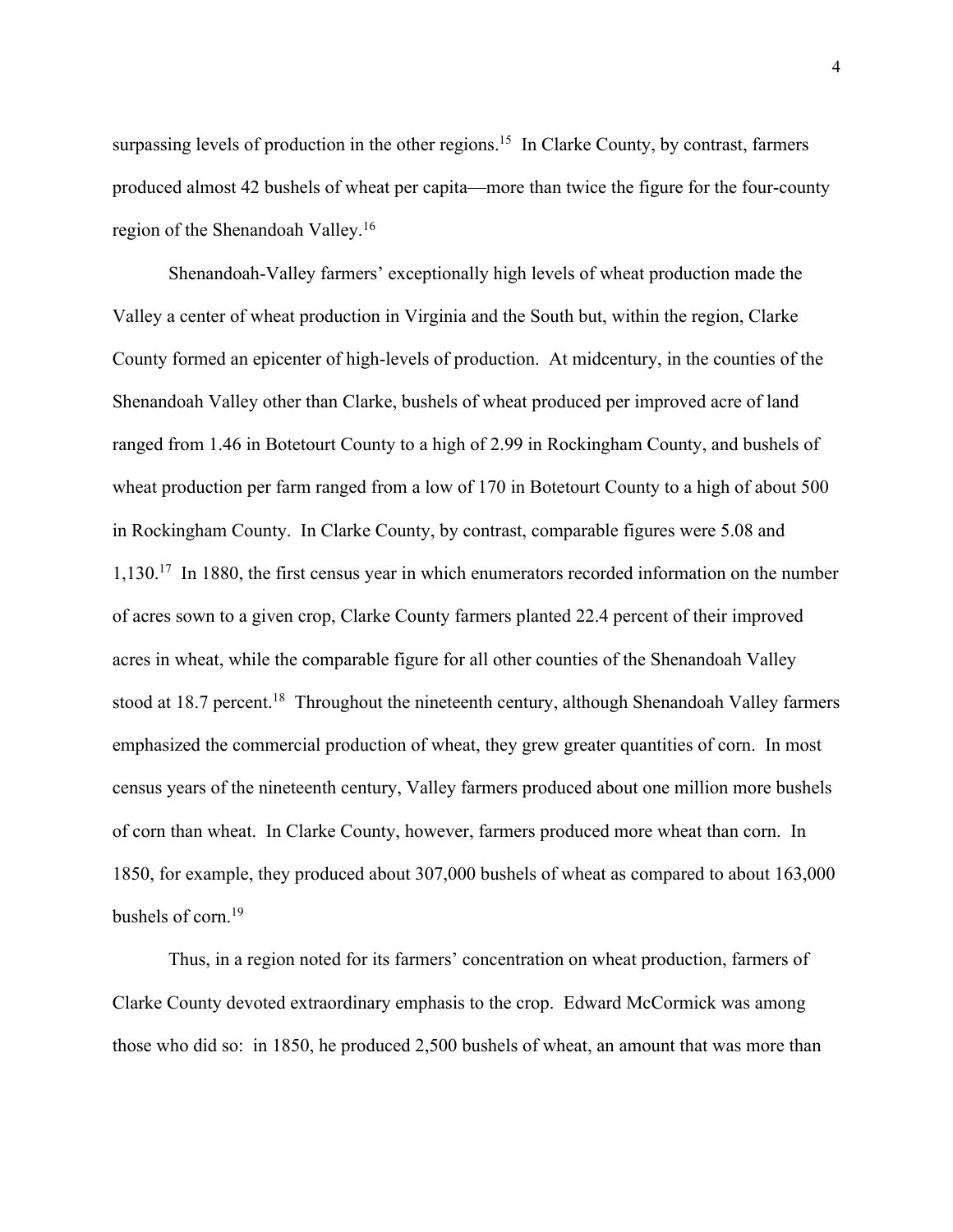twice as high as the average production of wheat in the county, and which made him the 22<sup>nd</sup> highest wheat producer in Clarke County, and in 1860 he produced 4,000 bushels of the grain.<sup>20</sup>

#### **Patterns of Wealth-Holding**

A fact of main importance for the contextualization of Clarke County farmers' emphasis on wheat farming and their production of prodigious amounts of the grain is that many of them were members of a land-holding elite who dominated the social structure of the county. Local society in Clarke County was highly stratified and wealth quite unevenly distributed. Placing all 1860 Clarke County household heads into quintiles on the basis of the total wealth held by each, reveals that those in the highest quintile (the wealthiest 20 percent of household heads), owned about 83 percent of total wealth in the county, and those in the two highest quintiles (the wealthiest 40 percent of all household heads), owned about 98 percent of total wealth (Table 1). Edward McCormick, who valued his wealth at over \$60,000, fell into the ranks of the wealthiest quintile. On the eve of the Civil War, among the 674 heads of household in Clarke County, only 22 held more wealth than McCormick.<sup>21</sup>

McCormick's consumption of luxury items from specialty shops in Baltimore—a city he traveled to with some frequency—provides one indication of his wealth and comfortable economic position in local society.<sup>22</sup> A more prominent sign of his wealth, however, and one perhaps more readily visible to members of the wider community, was the relatively large number of slaves he owned—23 in 1850 and 27 in 1860.<sup>23</sup> In the mid-nineteenth century, farming remained a labor-intensive enterprise—despite the advent of horse-drawn laboring saving equipment—and human muscle continued to serve as the motive power for much farm work.<sup>24</sup> Virginia formed a part of the slave-holding south with the result that many farmers of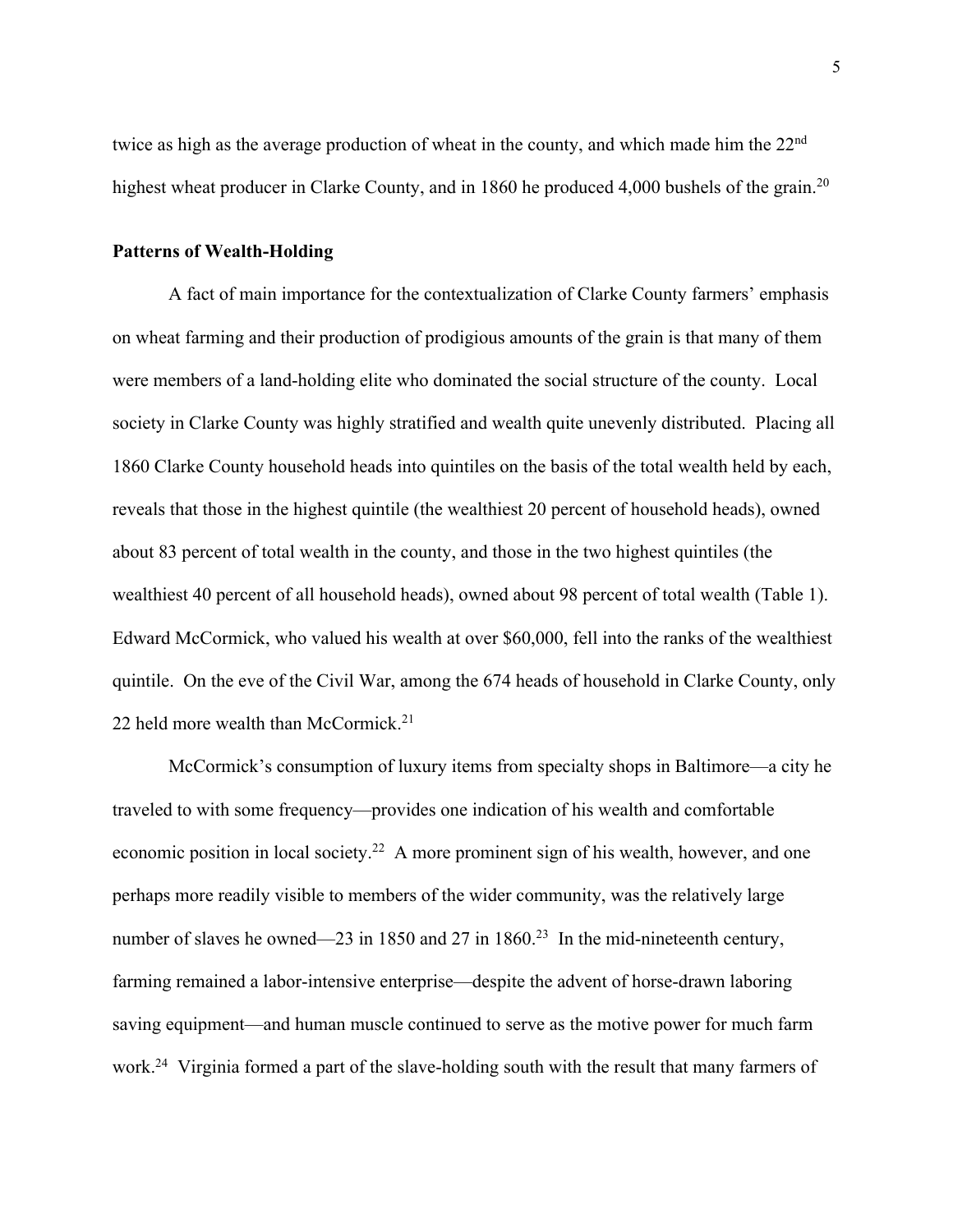the Old Dominion, including those of the Shenandoah Valley, relied heavily upon slaves to meet their demand for labor.

A remarkable feature of slavery in the Shenandoah Valley is the unevenness of slaves' geographic distribution. Although slaves constituted about 20 percent of the total population of the Shenandoah Valley during the antebellum era, in Clarke County their proportion of the total population approached 50 percent, while in nearby Shenandoah County, for example, the comparable figure stood at about 6 percent (Table 2).<sup>25</sup> Thus, in all counties of the Shenandoah Valley but nowhere more than in Clarke County, farmers relied upon slaves to do the carrying, digging, chopping, cutting, shucking, lifting, hauling, and the like that were integral to antebellum-era agrarian work.26

As a slave-owning and land-holding elite of the locale, farmers dominated numerically within the highest quintile of wealth-holding in Clarke County. As shown in Table 3, nearly 82 percent of all heads of household in the wealthiest quintile self-identified as farmers. Also, it is likely that many of the 14 (10.4 percent) female heads of household for whom enumerators did not list an occupation, were widows of men who had been farmers. As might be expected, farmers show a decreasing presence among the lower wealth-holding quintiles (Table 4), and the rising numbers of "farmers without farms" among those quintiles suggest an increasing degree of farm tenancy among them.

As farmers dominated numerically within the highest wealth-holding quintile of Clarke County, they also predominated within the occupational structure of the county as a whole. In 1860, among all heads of household in the county, farmers formed the largest single occupational group; heading 46.4 percent of all households (Table 5). Farmers and laborers together composed about 70 percent of all household heads. Other occupations represented among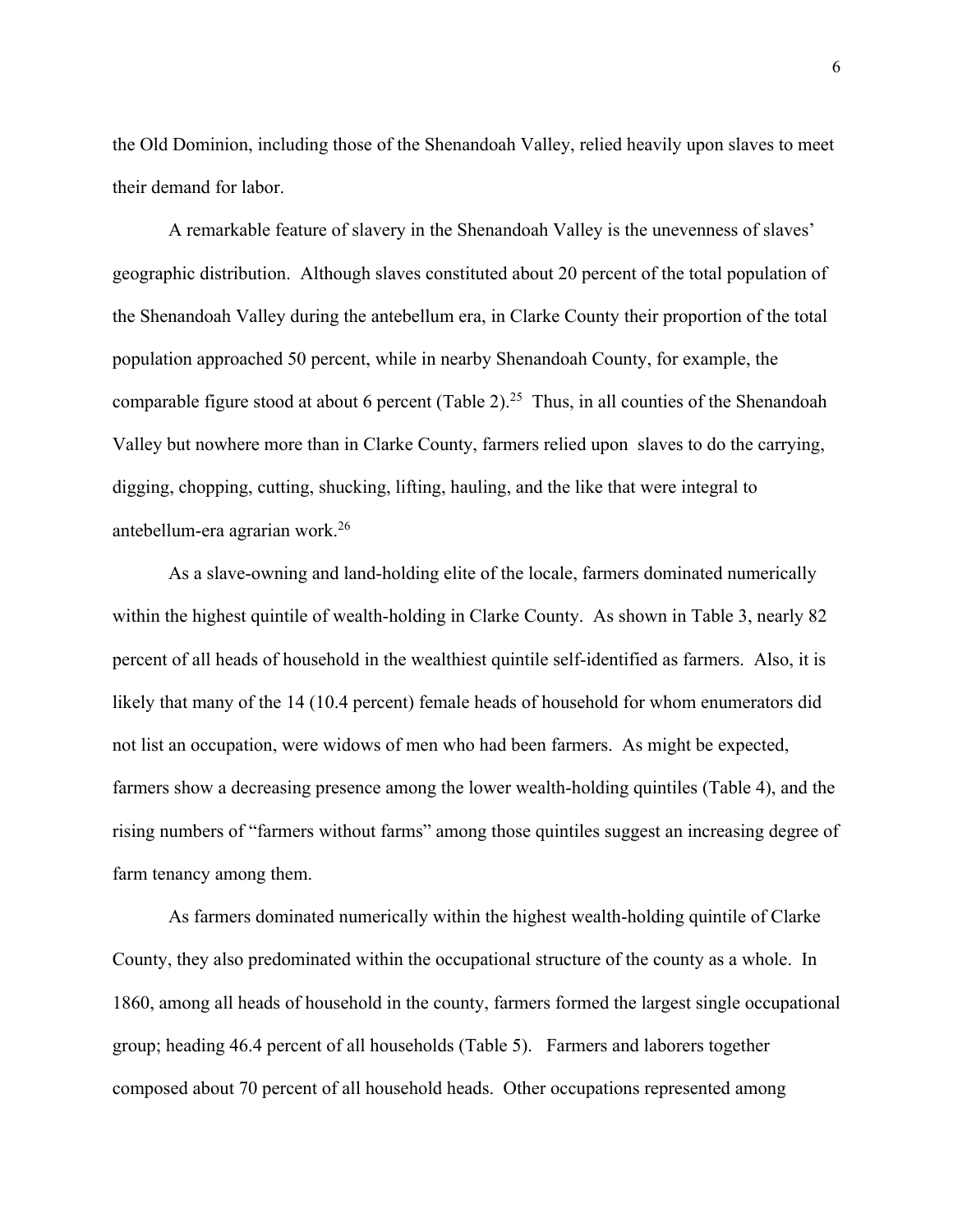household heads, albeit in relatively small numbers, included various craftsmen, providers of goods and services, professionals, and merchants.

# **General Mixed Farming**

Clarke County farmers produced wheat on a grand scale, at least by the standards of the larger region, and they dominated the local social and economic structure. An additional key attribute of farming and agrarian life in the world of Edward McCormick is that although commercial wheat farming was supremely important to McCormick's household economy and to the economy of the immediate locale and the larger region as well, production of the crop never developed into a monoculture. Farmers emphasized production of wheat but they did so within a system of agriculture that cultural geographers call "general mixed farming," the main feature of which is diversity of enterprise.<sup>27</sup> Thus, farmers raised an array of crops other than wheat and they kept a variety of types of livestock. The main crops included corn, other small cereal grains (such as oats, rye, buckwheat, and barley), and hay, including clover and timothy.28

Horses, present on virtually every farm of the county, including Clermont, where Edward McCormick kept 16 of them, provided draft power for pulling plows, harrows and other implements for tilling or pulverizing the soil, and vehicles of transportation such as wagons, carts, buggies, and the like (Figures 6, 7, and 8).29 Some Clarke County farmers—including Josiah Ware, a near neighbor of Edward McCormick—kept fine thoroughbred horses that they exhibited in nearby towns and offered them for stud services.<sup>30</sup>

Cattle, whether kept for milk, beef, or draft power, were also common to most farms of Clarke County. Edward McCormick kept all three types of cattle. At least some farmers of Clarke County tried to improve their herds by purchasing purebred cattle from outside the region. In the 1830s, for example, Josiah Ware traveled to York, Pennsylvania, with one his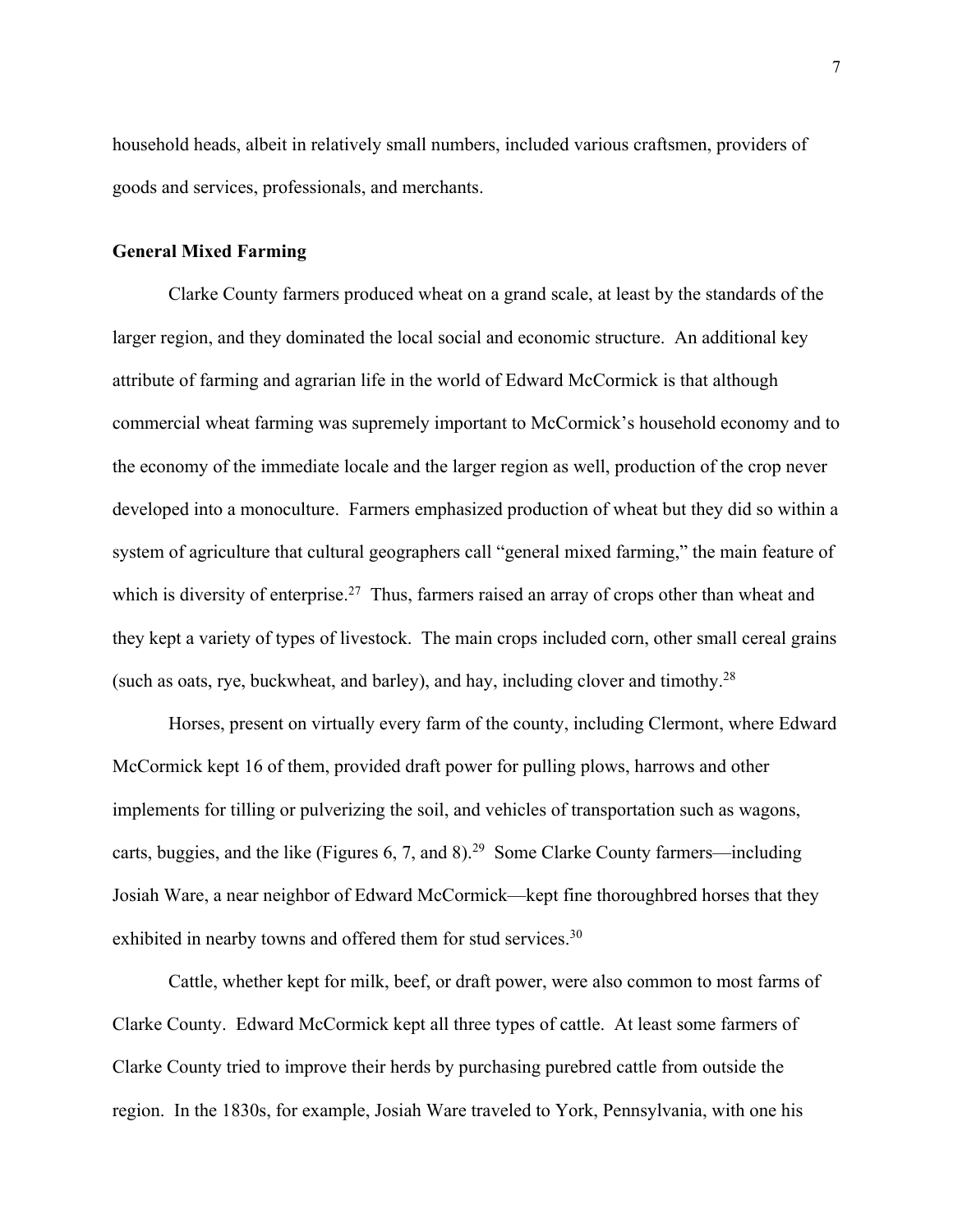slaves in order to purchase purebred Shorthorn cattle and drive them back to his farm near Berryville.31

Large herds of cattle were driven from western Virginia through Clarke County to markets in Baltimore or Philadelphia (Figures 9, 10, and  $11$ ).<sup>32</sup> Alma Hibbard, a young woman from New York living on a Clarke County farm where she served as a tutor for the children of the household, noted in her diary in October of 1854 that during an evening walk along the bank of the Shenandoah River near Berry's Ferry, a "drive of cattle" was making its way to "the ford." She remarked that the cattle of this herd of about 700 animals, which were "very small," … "drank their fill" of water and then were "turned into a field" to spend the night. The next morning, she "went to see the drive across the ford," noting in her diary that "two men on one horse prevented their going upstream [while] others below urged them behind. They crossed in a close body, very gently."33 Farmers of the Shenandoah Valley, including those of Clarke County, often contributed to these herds or bought cattle from them, and they sometimes earned quick cash as payment for allowing cattle of the drives to graze their fields overnight.<sup>34</sup>

Many farmers of Clarke County, including Edward McCormick, kept span of oxen as draft animals. Farmers of Clarke County collectively owned an unusually large number of oxen. In 1850, with 276 oxen, Clarke County farmers owned more oxen than all the farmers in the four counties contiguous to Clarke (a total of 241 oxen in Frederick, Warren, Page, and Shenandoah Counties), and fully one-third of all oxen in the Shenandoah Valley in that year.<sup>35</sup> This reliance on large numbers of oxen as a source of draft power on Clarke County farms may be viewed as a cultural marker of the tidewater Virginia origins of Clarke County society. In their ownership of large numbers of oxen, farmers of Clarke County manifested a cultural similarity to farmers and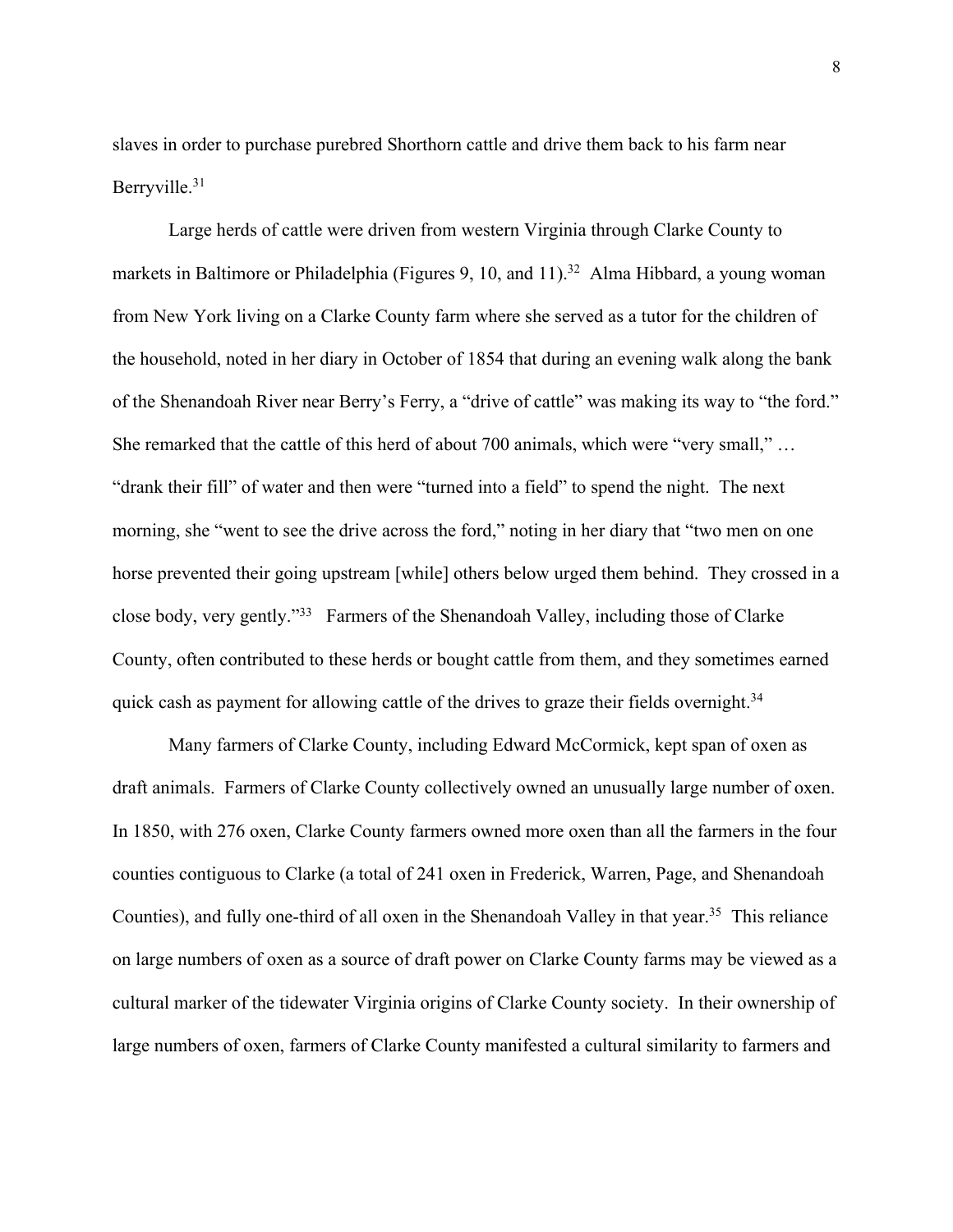planters of eastern Virginia, where oxen rather than horses had traditionally served as the dominant source of draft power.<sup>36</sup>

Many Clarke County farmers, including McCormick, kept large numbers of sheep both for wool and for meat (Figures 12 and 13). With 75 sheep in 1850, McCormick maintained one of the larger flocks in Clarke County.<sup>37</sup> His neighbor Josiah Ware also maintained a large flock sheep—in this case purebred fine-wooled Merinos. Every few days, Ware directed his slave Newman to "kill a mutton" to add to the household larder.<sup>38</sup> Clarke County farmers concentrated on sheep production to an unusual degree by regional standards, and produced a vastly disproportionate share of the total wool clip in the Shenandoah Valley. For example, the 43,000 pounds of wool produced in Clarke County in 1850 was exceeded only by Rockingham County, where the wool clip amounted to some  $46,000$  pounds.<sup>39</sup> The latter county, however, is more than five times larger than Clarke County.40

On farms throughout the Shenandoah Valley, including Clarke County, swine were ubiquitous and hog meat served as a major source of animal protein.<sup>41</sup> Annually, Josiah Ware recorded in his diary, meticulously and in great detail, the number of hogs killed on his farm and their weights.42 In October of 1854, Alma Hibbard recorded in her diary that hogs ran wild on the farm, feeding on "white oak mast" in nearby woods which, that year, "never was heavier." No one could tell her how many hogs were running about but it was "between 70 and 100." In October of each year, pens for the hogs were constructed and they were "called" to the pen for feeding and fattening before the annual slaughter, during which they killed "25 for our family eating and sell as many." In her diary entry for November 19, a day that fell during a period of "cold and freezing weather," she described the annual fall slaughter of hogs on the farm:

"This morn a fire was built out by the pig pen, water brought, and a great holiday, though a busy one, followed. Boys, young ladies, and all went to enjoy the sight of what? Why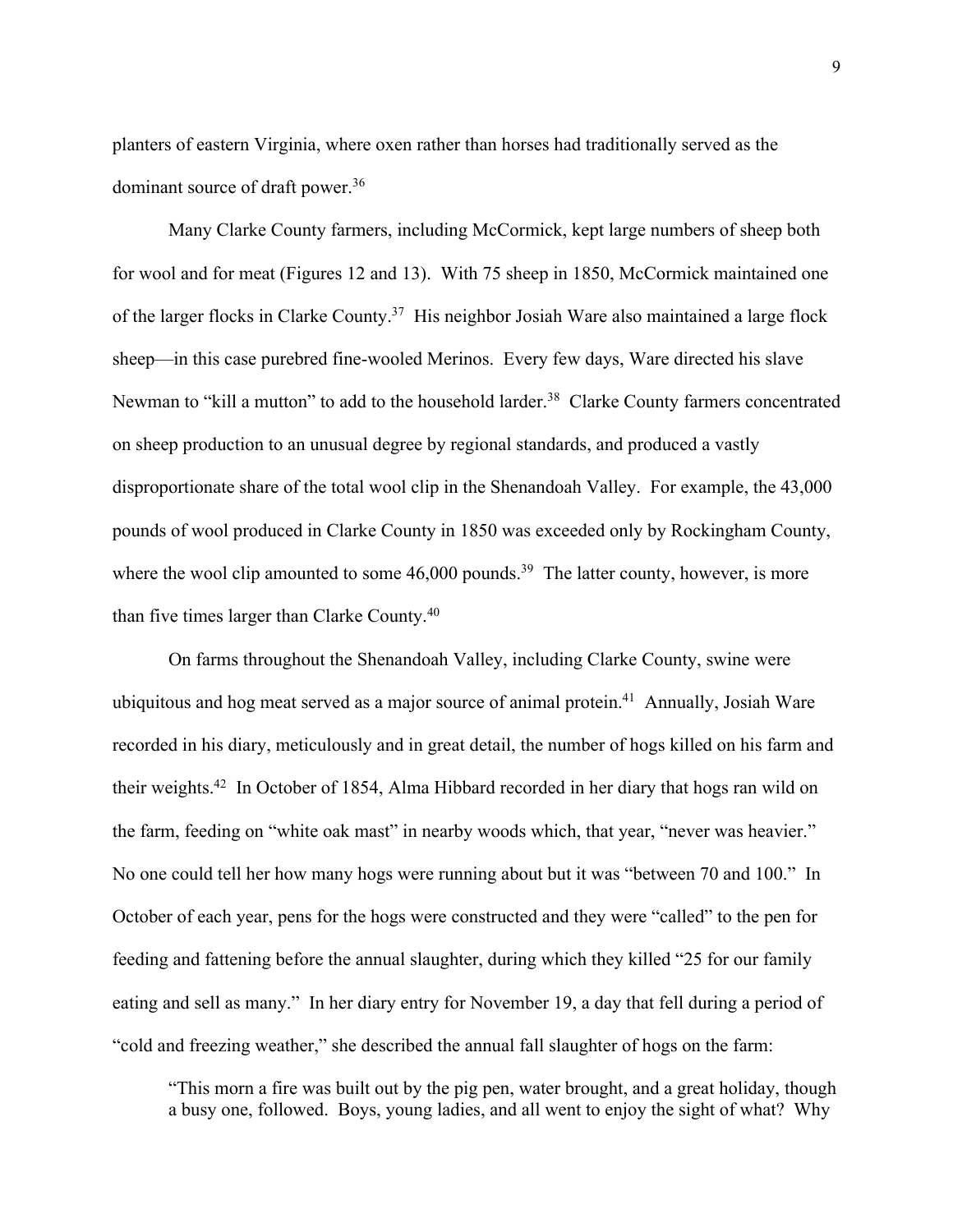to see the hogs killed. During the day 48 were slaughtered and hung up. … I thought I would accept the invitation to go down and see them after the killing part was over, but they looked so unlike our fair white porkers that I thought if I had yet to eat one of them, I would not examine nearer."<sup>43</sup>

Edward McCormick's papers do not include direct evidence of hog slaughtering but he kept large numbers of hogs at Clermont and receipts among his papers indicate that he frequently supplemented his farm income by selling various cuts of hog meat—bacon, ham, and pork shoulders (Figures 14, 15, and 16). $44$ 

The full diversity of agrarian enterprise in Clarke County and at Clermont may be discerned in a statistical profile of farming in the county in 1850, in which all 277 county farmers are placed into quintiles on the basis of the value of their farm assets or levels of farm production relative to other farmers in the county (Table  $6$ ).<sup>45</sup> For numerous items relating to the size of value of capital assets critical for the economic activity of farming—the number of improved acres of land, the value of the farm, the value of farm implements and machinery, and the number of draft animals (horses and oxen) on-hand—Edward McCormick's holdings placed him within the highest quintile. This generalization applies also to each field crop grown by McCormick, and each type of farm animal he kept. With few exceptions, if McCormick participated in the production of a given crop or chose to raise a certain type of livestock, he produced at levels that placed him in the highest quintile. Figures in Table 6 indicate a number of anomalous circumstances pertaining to McCormick's farming operation at Clermont. He raised milk cows—at ten, a fairly sizeable herd of them—but did not produce any butter, as most farmers who kept milk cows did. Also curious is that although Clermont featured a full complement of various types of farm animals, McCormick did not produce any hay for overwintering them. Only about 50 percent of Clarke County farmers produced hay.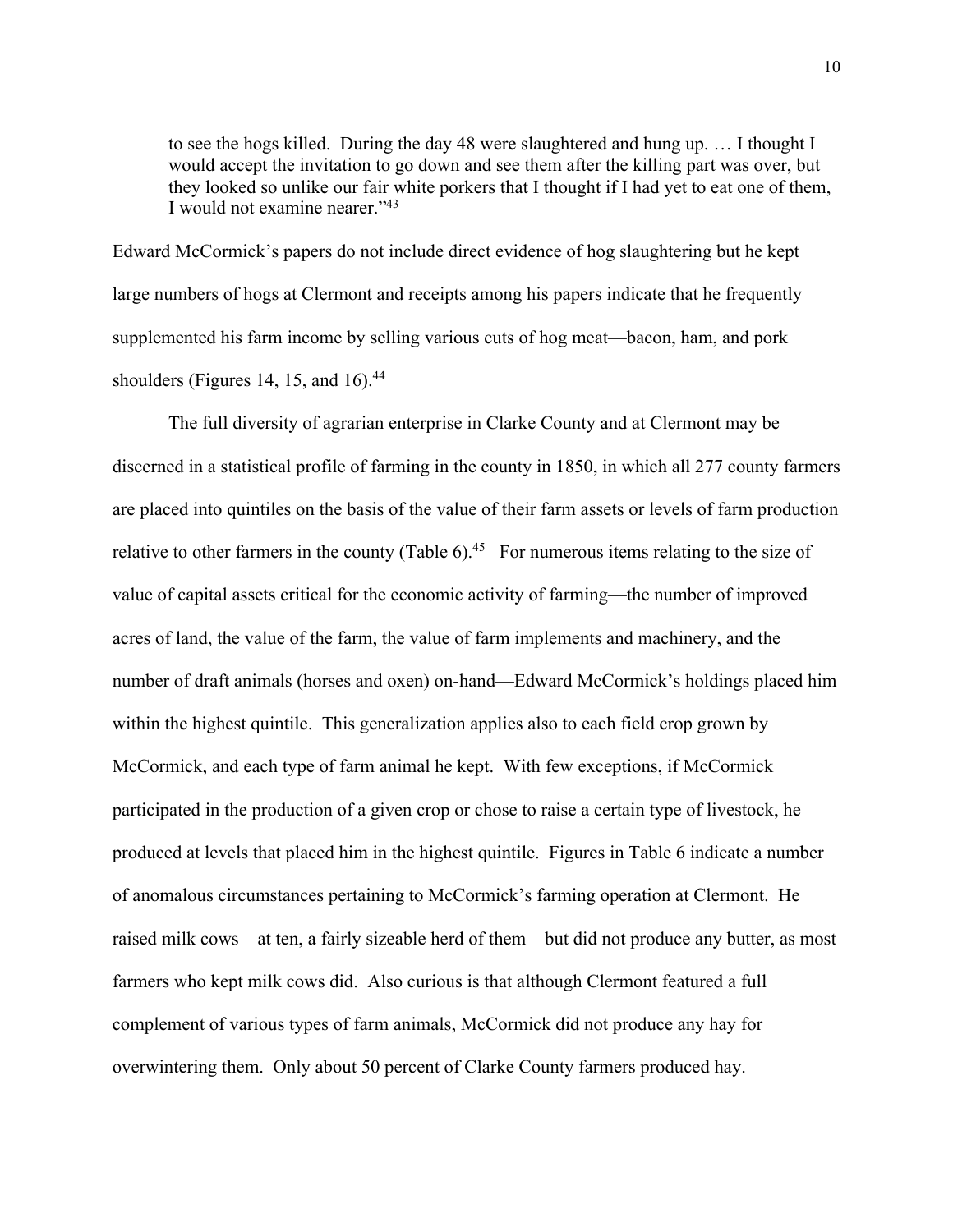Although census enumerators did not solicit information on chickens or other domesticated birds, chickens and other types of barnyard fowl were common on farms of the county. Alma Hibbard reported that chicken was often served at meals. Also, in the farmyard and around the house where she lived, she noticed large numbers of turkeys, peacocks, ducks, and guinea hens in addition to chickens (Figures 17, 18, and 19).<sup>46</sup>

### **Significance of Diversity of Agrarian Production**

The diversity of agrarian enterprise characteristic of mixed farming facilitated the enhancement or maintenance of soil fertility on Shenandoah Valley farms, including those of Clarke County. Farmers could more readily exploit to their advantage, the biological linkages between plant and animal production. Livestock made large and healthy through eating forages produced large amounts of manure which, saved and accumulated, could be spread onto fields in order to return nutrients to the soil.<sup>47</sup>

Also, farmers integrated clover into their crop rotations. Clover provided nutritious forage for overwintering livestock and as a nitrogen-fixing legume it also increased the yields of subsequently grown field crops such as wheat (or other small cereal grains) and corn.<sup>48</sup> Since many farmers of Clarke County raised clover and produced clover seed, it seems reasonable to infer that they routinely integrated the crop into their rotation schemes. Edward McCormick produced clover seed and sometimes he bought it from others, suggesting that he understood the value of the crop and utilized it accordingly.

Farmers who produced a diverse array of crops and livestock could allow their perceptions of changing market demand for various agricultural products to influence their entrepreneurial decision-making regarding the allocation of farm assets and resources. They could practice what adherents of the English agricultural revolution of the eighteenth century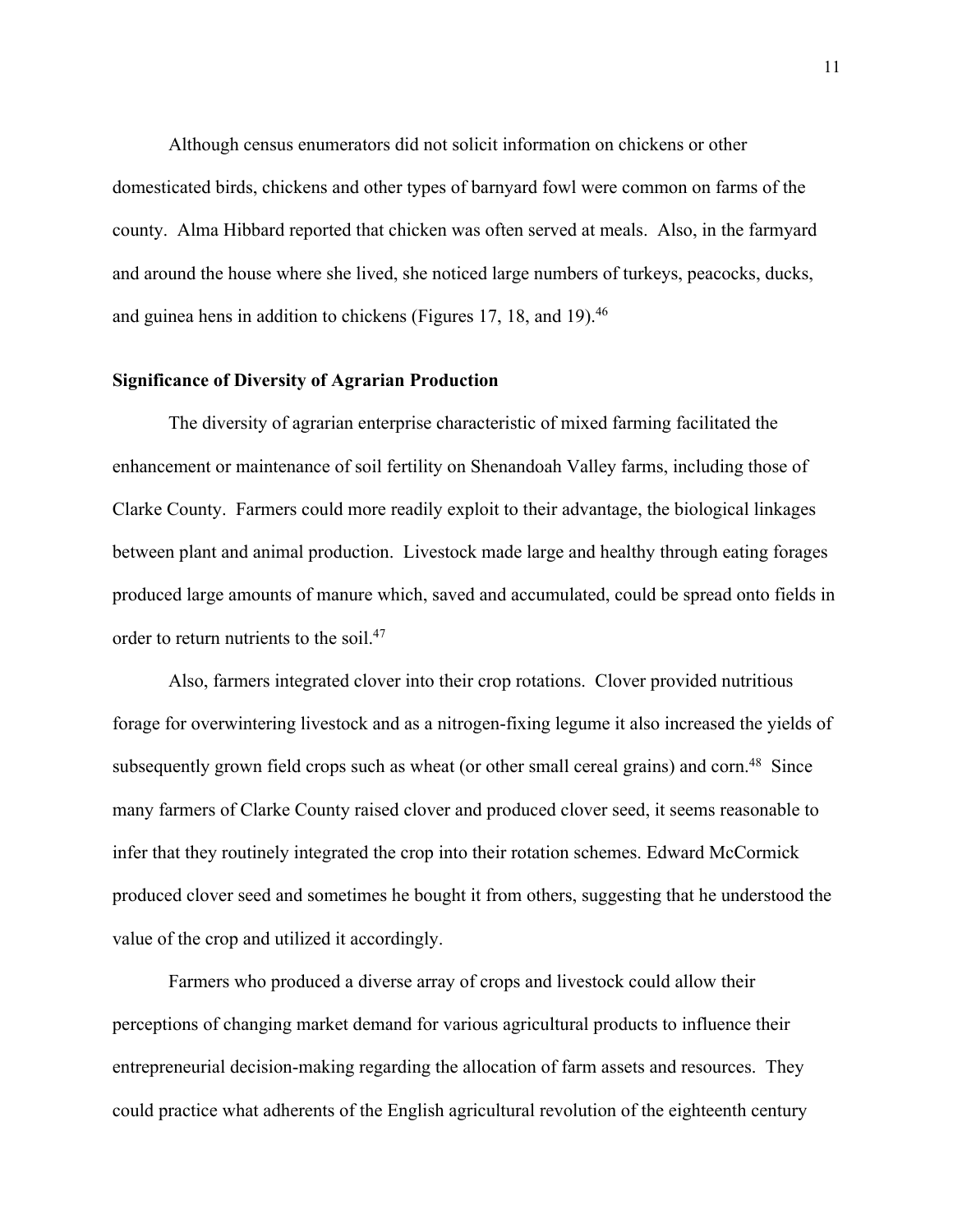advised: they could change their commercial emphasis from the production of one crop or type of livestock to another, depending upon changing circumstances of the market. When cattle prices were high, for example, they could attempt to increase the size of their herds. And, if grain prices were low, they could use it to fatten their livestock cheaply instead of selling it at unremunerative prices.

Finally, to borrow language from the world of finance, diversity spread risk. A "diverse portfolio" of crops and livestock made the economy of farm household s more resistant to economic disaster brought on by crop failures, such as those caused by insects, diseases, bad weather, or a combination of any of these problems. Farmers of the Shenandoah Valley were known outside of their region for their practice of mixed farming and the economic advantages it provided. An 1867 report issued by the United States Commissioner of Agriculture includes an article entitled "Diversity in Agricultural Productions," in which mixed farming as practiced in the Shenandoah Valley is recommended to planters of post-Civil War tidewater Virginia, both for its salutary effects on soil fertility, and for the freedom it provided from the financial consequences of relying on one staple crop. In making this latter point, the author wrote that farmers who practice this form of agriculture

"derive no large revenue from the sale of any single item; but, gathering something from numerous sources, the aggregate amounts to a handsome sum … moreover, should any one crop fail, disaster cannot be expected to befall all … under the most unfavorable circumstances, some one or more will succeed."49

The diversity of enterprise that characterized farming in the Shenandoah Valley generally and in Clarke County in particular during the late antebellum era extended through the reminder of the nineteenth century and into the twentieth century as well, until the 1940s. Until about the mid-twentieth century, wheat remained important but a sustained period of low and falling prices for the grain led farmers to search for alternative sources of farm revenue. Consequently, in the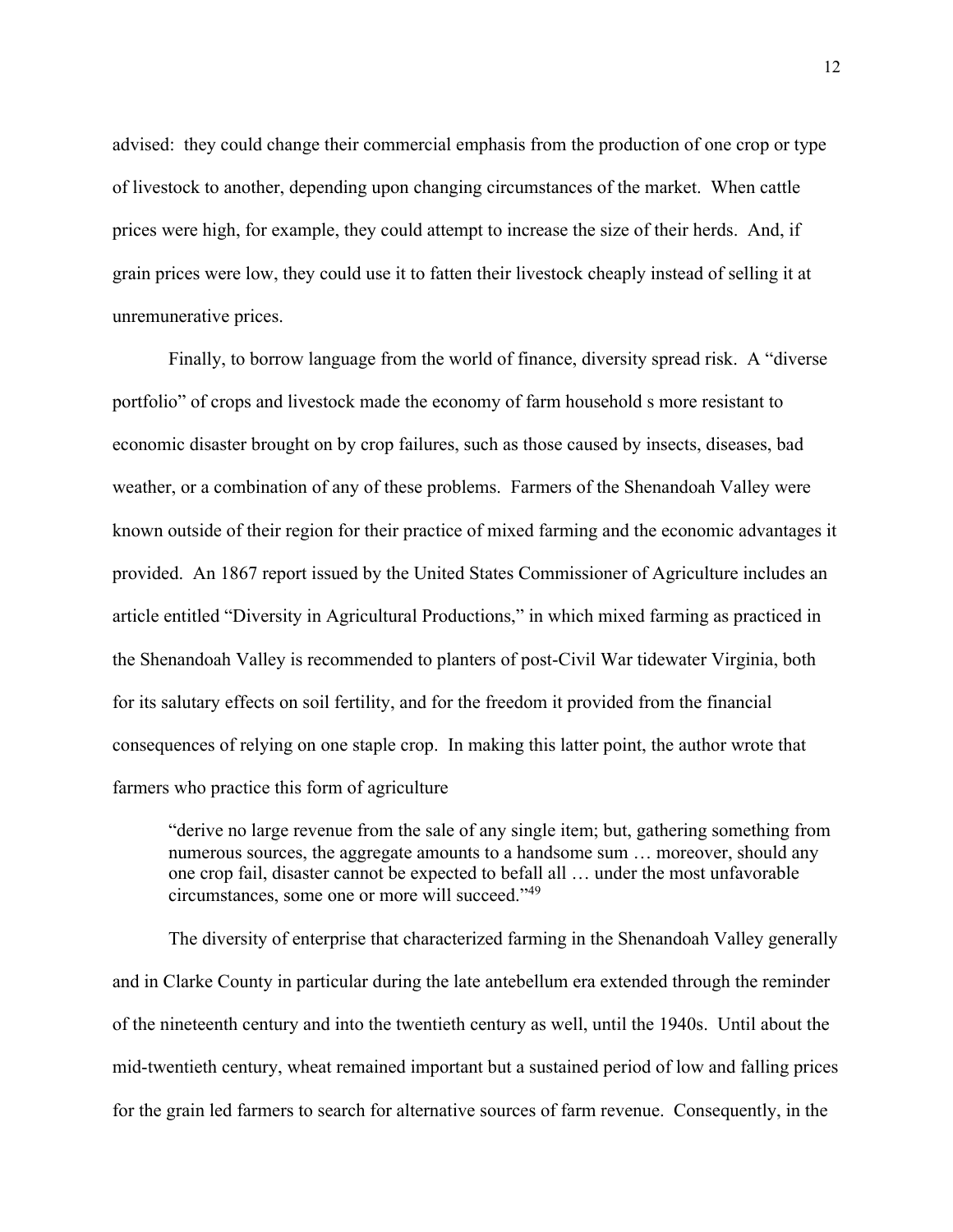late decades of the nineteenth century farmers began to plant apple orchards, develop dairies for the production of milk, and focus on grass farming in order to expand herds of cattle and flocks of sheep (Figures 20 and 21).<sup>50</sup> Also, as elsewhere in the Shenandoah Valley, Clarke County did not escape the mechanical, chemical, and biological revolutions that transformed American agriculture during the early to mid decades of the twentieth century.<sup>51</sup>

# **Ideas for the Future of Clermont**

Diversity of farm enterprise, such as that prevailing in Clarke County and at Clermont during Edward McCormick's era and into the first half or so of the twentieth century, could serve as an guiding principle in current efforts to develop Clermont as a profitable working farm serving public educational purposes. Example abound of numerous nineteenth century enterprises that could be reestablished at Clermont, or of altogether new rural economic activities that could be developed to generate multiple revenue streams, in profitable and environmentally sustainable ways. (Regarding the following discussion, I wish to clarify that I am neither prescribing nor recommending; rather, I am simply offering ideas to facilitate discussion and exploration).

Wheat could be grown for the purpose of supplying a local grist mill with the raw material for producing stone-ground flour; corn or rye could be raised to support a distillery; apples trees could be planted for the establishment of an orchard producing heirloom apples; and groves of trees capable of producing truffles could be planted as well.<sup>52</sup> Hogs could be kept to fatten on offal from a grist mill, or mash from a distillery, or fallen and bruised apples (and I have read that pigs have been trained to find truffles). Range-fed chickens could be kept for the production of eggs. Numerous enterprises would allow the establishment of an on-farm business, the purpose of which would be to retail farm products, preferably those to which value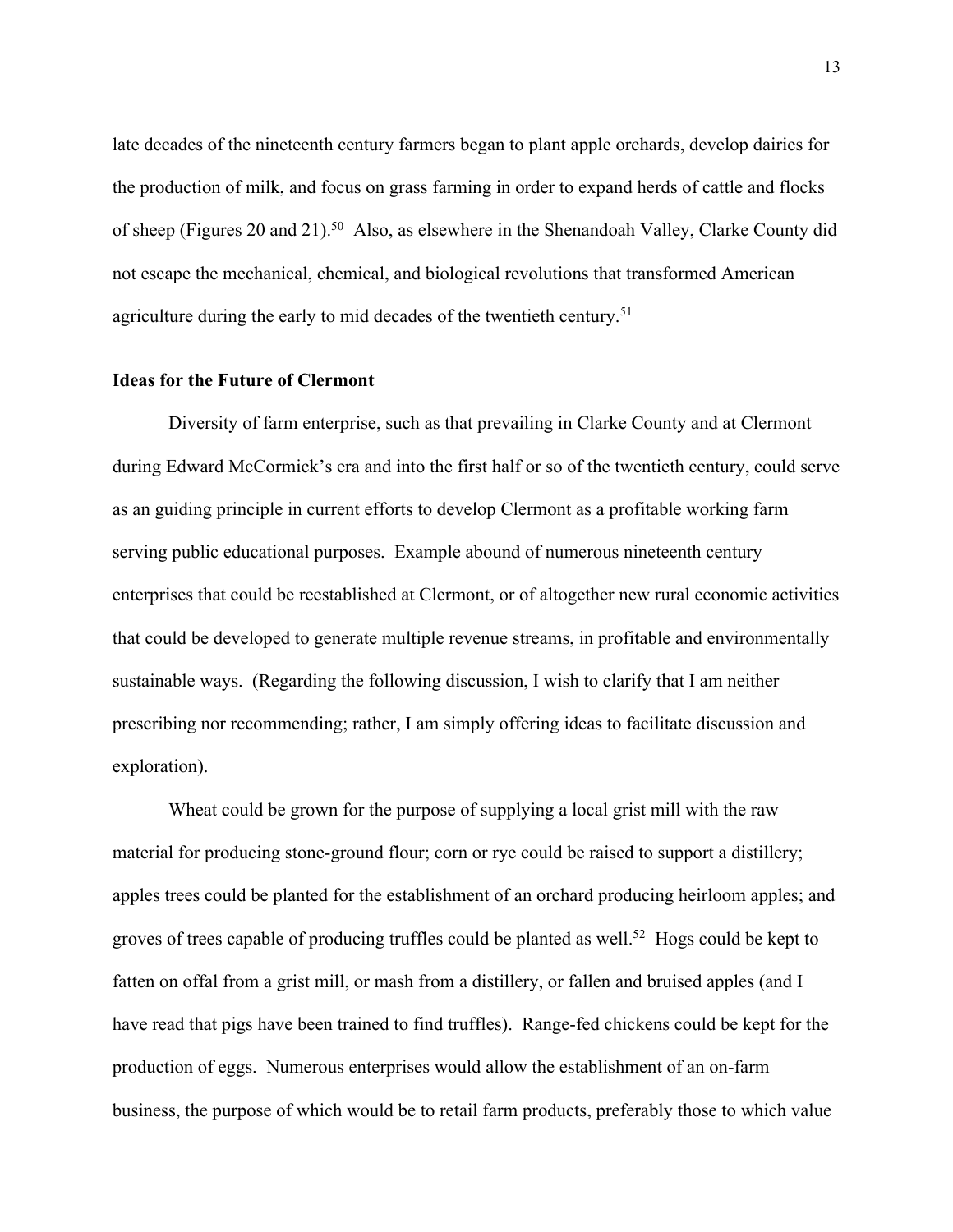would have been added. Bee yards for the production of honey and wax could allow sales of various forms of honey—extracted (liquid), comb, granulated (creamy), or chunk (comb with liquid poured over it)—as well as honey produced from various nectars, e.g., clover or buckwheat. Also, beeswax and beeswax-based products such as candles could be sold.

Similarly, a well-managed flock of high quality sheep offers numerous possibilities of sales for the generation of a revenue stream: wool, milk, grass-fed lambs for slaughter, lamb pelts, and lambs for breeding stock. Wool could be sold to spinners as raw or washed fleeces, or it could be processed into yarn or roving to sell to spinners, or processed into blankets for sale. Farm workshops could be held to teach visitors how to wash, card, dye, spin, or weave wool, and an on-farm shop could sell the equipment necessary to do these things. A dairy flock producing milk could serve as the basis for the production of cheese, yogurt, and soaps and lotions. As suggested by the examples discussed above, ideally the particular collection of enterprises chosen to develop a product mix and represent diversified, mixed farming at Clermont, should feature what might be called symbiotic interdependence.

An agricultural operation featuring some of the enterprises described here, or similar ones, offers a host of opportunities for facilitating public understanding of topics such as farming and rural life in modern times as well as in the past, farming practices associated with environmentally sustainable agriculture, issues associated with food and the maintenance of the integrity of the food supply, and the like. Clermont could be operated as a bed and breakfast for working vacations on the farm or what has been referred to more broadly as "agricultural tourism." An apprenticeship program for teaching techniques of sustainable agriculture in a farming operation based on the practice of general mixed farming could be established. Also, Clermont could serve as a center for the scholarly study of the model of agriculture pursued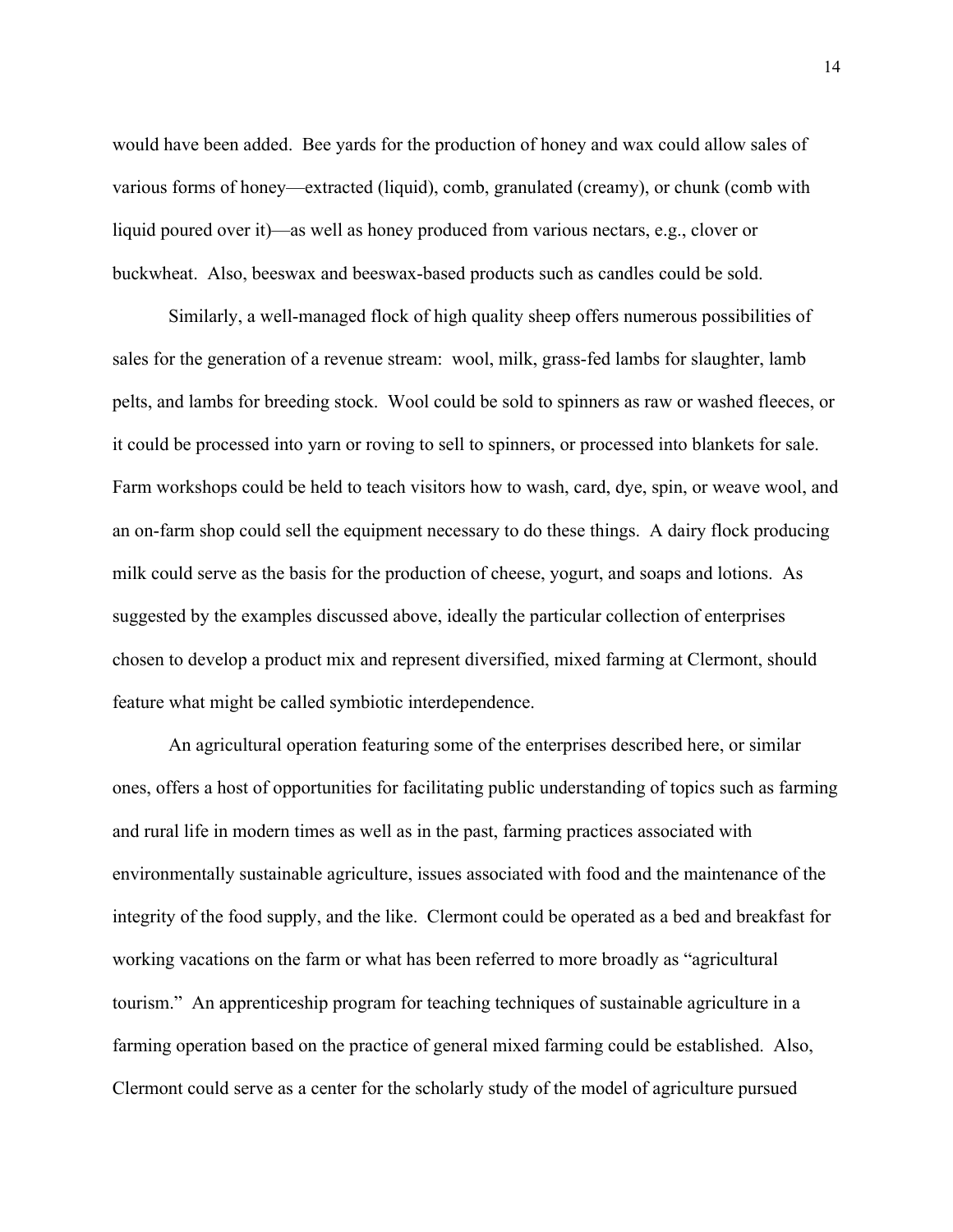there. Annual symposia could be held at Clermont, or perhaps it could serve as a writer's retreat for scholars writing on rural Virginia (or rural cultures elsewhere as well), past and present.

As a working farm, Clermont could serve the local community and the larger region of northern Virginia and Washington, D.C. as well by opening periodically (weekends, one weekend per month, one weekend per season?) to visitors interested in learning about a plethora of topics relating to farming and food. As but one possibility, imagine this: once each season (spring, summer, autumn, and winter) on a Saturday morning, the public would be invited to an educational "workday" on the farm that would begin with a "Clermont breakfast" featuring eggs produced by chickens at Clermont; sausage derived from hogs kept at the farm; pancakes made of buckwheat flour, ground at the Burwell-Morgan mill from buckwheat grown at Clermont, and drizzled with clover honey produced by bees kept at Clermont working a nearby field of clover; and on the side, slices of a Clermont-grown heirloom apple and a slice of cheese made of milk from the Clermont sheep flock. Add some Clermont-produced apple juice and perhaps some apple-butter to spread on bread made of flour processed at Burwell-Morgan mill, from wheat grown at Clermont. After the breakfast, visitors would be free to roam specified areas of the farm where they would find personnel on-hand to describe and explain, say, the seasonal cycle of work routines that apply to a given enterprise or enterprises. While conceding that this example may be somewhat overdrawn, it does, I hope, illustrate that opportunities abound for engaging public audiences in the barns or other outbuildings and fields of Clermont in active learning experiences pertaining to farming and rural life, past and present.

# **Conclusion**

Farmers organize the productive resources of land, labor, and capital in order to create wealth in the form of crops and livestock. When large numbers of farmers of a given region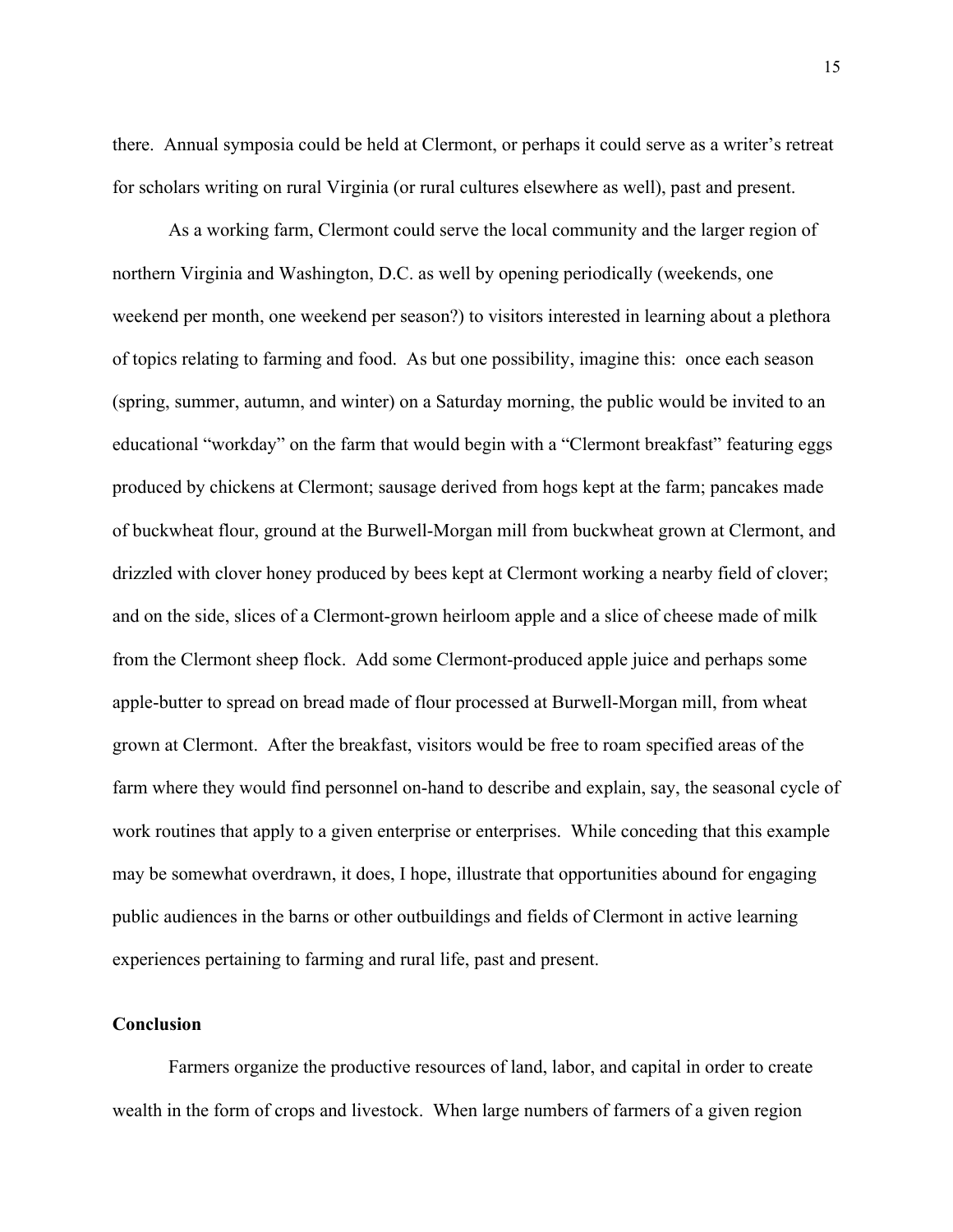organize their agricultural resources in generally the same way, they form what cultural geographers call an agricultural system. In Clarke County during the age of grain, which began before the time of Edward McCormick and lasted through his era until well into the twentieth century, the agricultural system that prevailed was general mixed farming with an emphasis on wheat. The diversity of agrarian enterprise characteristic of that system of farming, and which was a defining feature of the agrarian world of Edward McCormick, could be resurrected and revivified at Clermont in order that farming principles associated with it could inform and shape the repurposing of the working landscape there in the years ahead. In this way, the desire of Elizabeth Rust Williams for Clermont to be maintained as a profitable working farm that would also serve the community as a resource for public education relating to agriculture and rural life, could be admirably and abundantly fulfilled.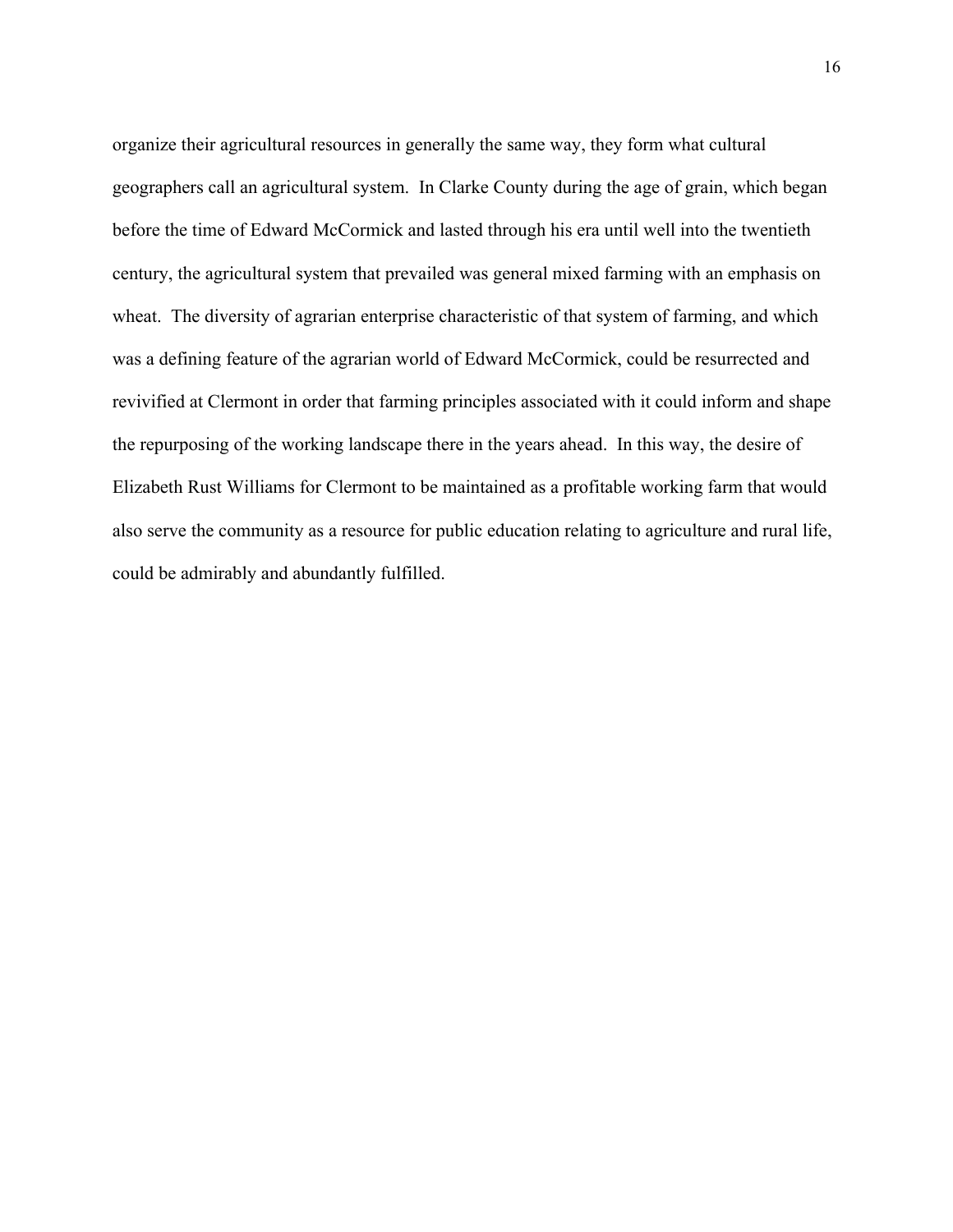#### Endnotes

<sup>1</sup> Receipts from Spout Spring Mill for grain from Edw. McCormick, February 28, 1859 to March 12, 1859. Clermont Archives, Berryville, Virginia.

2 Receipts from Spout Spring Mill.

<sup>3</sup>Edward McCormick's Chronology Report, Clermont Archives, shows McCormick acquiring land and beginning to farm at Clermont in 1848; buying property in Amherst County when he spent time there during the Civil War; and dying in 1870.

<sup>4</sup>See the following items in Edward McCormick's Chronology Report, Clermont Archives: seed wheat purchase from Joseph Ryan, December 12, 1859; paid harvest wage to Mr. Sherman of Hardy County for harvesting, July 1859.

<sup>5</sup>See, for example, McCormick's Policies on Wheat Crop and Grain Stacked, August 30, 1850 to August 30, 1855, with the Washington County Mutual Insurance Company, Granville, New York, Clermont Archives.

<sup>6</sup> For the purposes of this study, the Shenandoah Valley is defined as encompassing nine counties of western Virginia: Frederick, Clarke, Shenandoah, Warren, Rockingham, Page, Augusta, Rockbridge, and Botetourt.

7 Jack Temple Kirby, "Virginia's Environmental History: A Prospectus," *Virginia Magazine of History and Biography* 99 (Oct. 1991): 461. A full discussion of wheat farming in the nineteenth-century Shenandoah Valley may be found in Kenneth E. Koons, "'The Staple of Our Country': Wheat in the Regional Farm Economy of the Nineteenth-Century Valley of Virginia," in *After the Backcountry: Rural Life in the Great Valley of Virginia, 1800- 1900*, ed. Kenneth E. Koons and Warren R. Hofstra (Knoxville: University of Tennessee Press, 2000), 3-20.

8 Robert D. Mitchell*, Commercialism and Frontier: Perspectives on the Early Shenandoah Valley* (Charlottesville: University Press of Virginia, 1977), 176.

9 Percentages calculated from data contained in U.S. Department of State, *Compendium of the Enumeration of the Inhabitants and Statistics of the United States … From the Returns of the Sixth Census* (Washington, D.C.: Thomas Allen, 1841), and U.S. Census Office, *Statistical View of the United States, … Being a Compendium of the Seventh Census* (Washington, D.C.: A.O.P. Nicholson, Public Printer, 1854).

10"The Harvest," *Valley Farmer, and Gardeners' Monthly Chronicle* 2 (August 1845): 10 (reprinted from the *Martinsburg Gazette*).

 $11$ Ibid.

<sup>12</sup>Robert Young Conrad, Winchester, Va., to [Dan], 15 August 1855, in Robert Young Conrad Papers, 1850-1944, Virginia Historical Society, Richmond.

13"Harvesting Wheat," *Southern Planter* 16 (August 1856): 237.

14Lewis Cecil Gray, *History of Agriculture in the Southern United States to 1860* (Washington, D.C.: Carnegie Institute, 1933; reprint, New York: Peter Smith, 1941), 2: 876.

 $15$ Ibid.

16Figures calculated on the basis of data found in *Seventh Census*.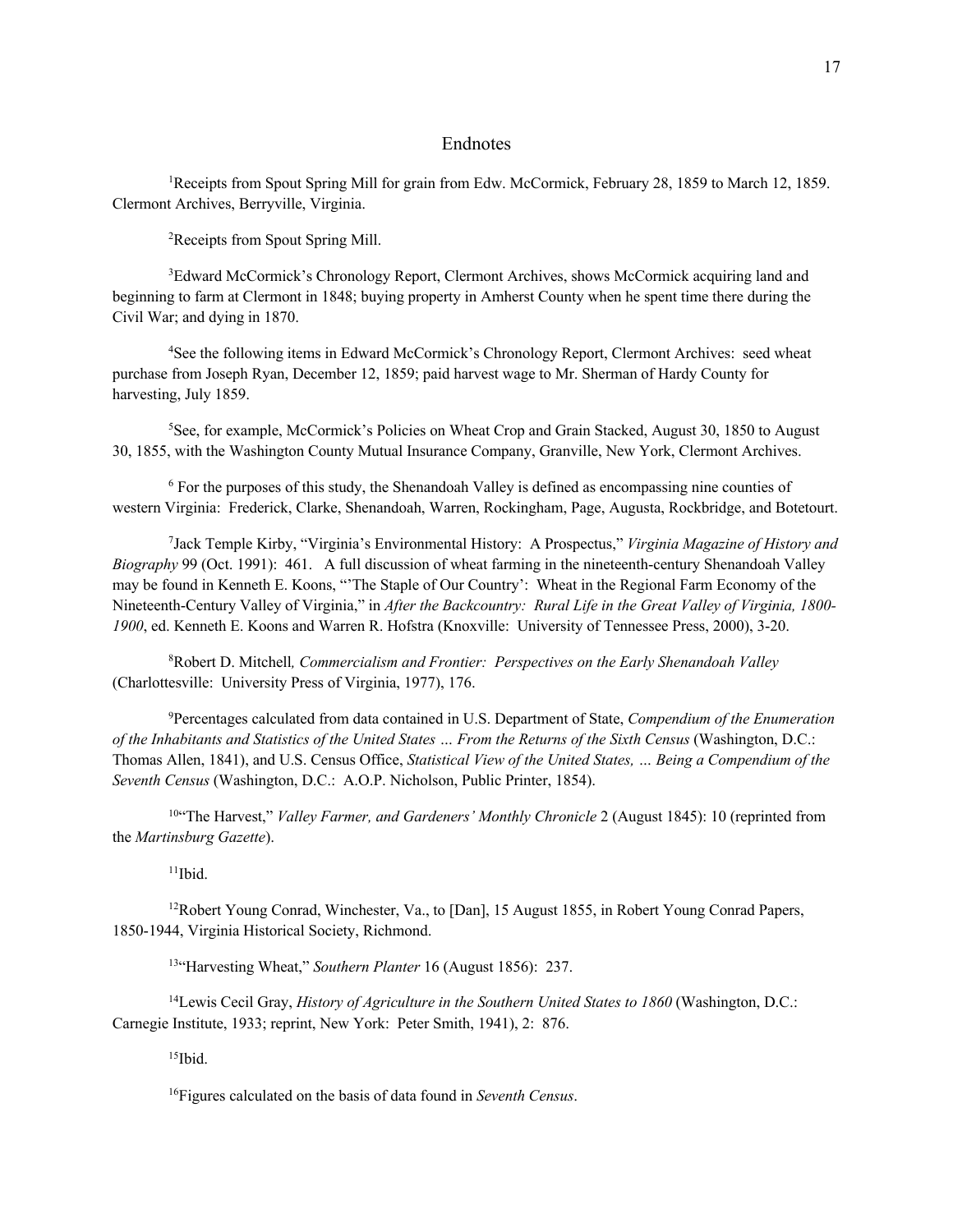17Ibid.

18Ibid.

19U.S. Census Office, *Report on the Productions of Agriculture as Returned at the Tenth Census (June 1, 1880)* (Washington, D.C.: Government Printing Office, 1885).

 $^{20}$ Bureau of the Census, Seventh Census of the United States, 1850, Manuscript Agricultural Schedules, Clarke County, Virginia, and Bureau of the Census, Eighth Census of the United States, 1860, Manuscript Agricultural Schedules, Clarke County, Virginia.

<sup>21</sup>Bureau of the Census, Eighth Census of the United States, 1860, Manuscript Schedules of Free Inhabitants, Clarke County, Virginia.

 $22$ Miscellaneous receipts in the Clermont Archives indicate that McCormick's purchases from manufacturers or specialty houses in Baltimore included saddlery, jewelry, woolen clothing, silk clothing accessories, and various household wares.

<sup>23</sup>Bureau of the Census, Seventh Census of the United States, 1850, Manuscript Slave Schedules, Clarke County, Virginia, and Bureau of the Census, Eighth Census of the United States, 1860, Manuscript Slave Schedules, Clarke County, Virginia.

<sup>24</sup>Thorough description and analysis of mechanization in nineteenth-century agriculture may be found in Peter McClelland, Sowing Modernity: America's First Agricultural Revolution (Ithaca, New York: Cornell University Press, 1977).

25Percentages calculated on the basis of data found in *Seventh Census*. Further discussion of the geographic distribution of slaves in the Shenandoah Valley may be found in Kenneth E. Koons, "'The Colored Laborers Work as Well as When Slaves,': African Americans in the Breadbasket of the Confederacy, 1850-1880," in *Archaeological Perspectives on the American Civil War*," ed. Clarence R. Geier and Stephen R. Potter (Gainesville: University Press of Florida: 2000), 231-236.

<sup>26</sup>The circumstances by which slaveholders of Clarke County owned a disproportionately large numbers of slaves during the late antebellum period (relative to slaveholders elsewhere in the Shenandoah Valley), relates to the settlement history of the region. Peoples of Scots-Irish, German, and English ancestry from Pennsylvania settled in the Shenandoah Valley beginning in the 1730s imparted to the region a distinctive human and cultural geography. These migrants carried with them to the Valley a host of cultural traits characteristic of Pennsylvania or of their particular ethnic groupings, including architecture, foodways, languages or dialects, social customs, religions, and agricultural methods, with the consequence that many historians have viewed the Shenandoah Valley as a socioeconomic and cultural extension of Pennsylvania. The idea of the Shenandoah Valley as "greater Pennsylvania" has proven attractive to many, but two factors undermine this interpretation. First, in Old Frederick County east of the Opequon Creek, which became Clarke County in 1836, the large influx of large numbers of English-descended Virginians from the Piedmont and Tidewater regions led to the emergence of a substantially different culture that than prevailing in Pennsylvania or in areas of the Shenandoah Valley where Scots-Irish and German settlers dominated. Also, unlike Pennsylvania, the Shenandoah Valley formed a part of the slave South, with the consequence that the region's population included substantial numbers of African-American slaves.

These two points are not unrelated. Planter families of Old Virginia purchased large tracts of land in eastern Frederick County from Lord Fairfax or his agents, for the express purpose of expanding their production of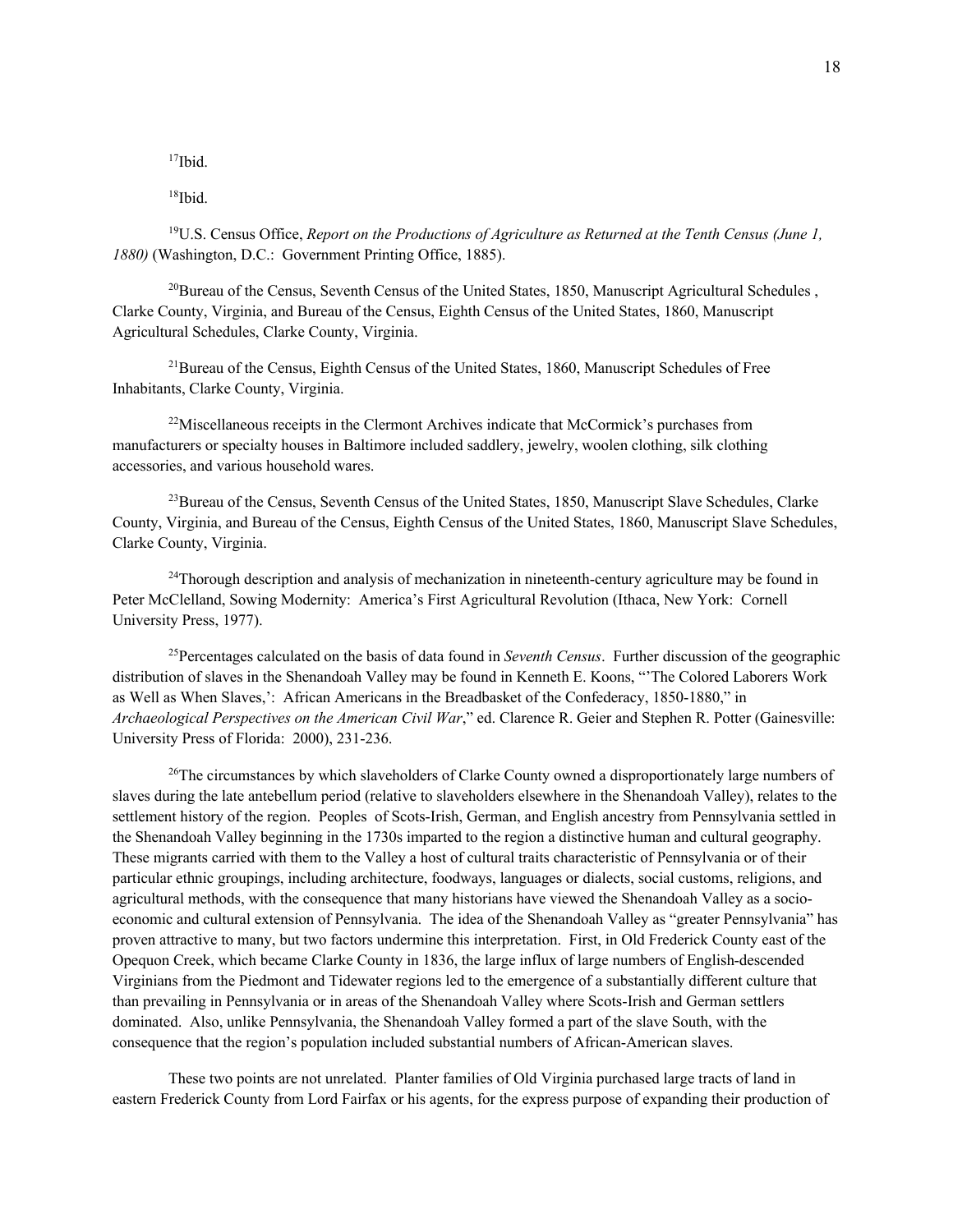tobacco. Leading families of eastern Virginia established "quarters" in eastern Frederick County where they brought large numbers of slaves—hundreds in some cases—to serve as laborers for the production of tobacco. Discussions of the distinctive folkways of migrants from Pennsylvania who settled in the Shenandoah Valley may be found in Ulrich B. Phillips, *Life and Labor in the Old South* (Boston: Little, Brown, 1946), 344; Wayland Fuller Dunaway, "Pennsylvania as an Early Distributing Center of Population," *Pennsylvania Magazine of History and Biography* 5 (1931): 138 and passim; David Hunter Strother, *Porte Crayon Sampler*, ed. Jim Comstock (Richmond, West Virginia: Jim Comstock, 1974), 92; David Hackett Fischer and James C. Kelly, *Bound Away: Virginia and the Westward Movement* (Charlottesville: University of Virginia Press, 2000), 111-128. Other works focusing on the cultural attributes of migrants from eastern Virginia who settled in the area that became Clarke County, the circumstances that facilitated their movement to this eastern section of Old Frederick County, and the animosities that sometimes arose between migrants from Pennsylvania and those from eastern Virginia, include Mitchell, *Commercialism and Frontier*, 9-11, 28-31, 55-56, and 99; Warren R. Hofstra, *A Separate Place: The Formation of Clarke County* (White Post, Virginia: Clarke County Sesquicentennial Committee, 1986) , 3-9 and 34-38; Warren R. Hofstra, The *Planting of New Virginia: Settlement and Landscape in the Shenandoah Valley* (Baltimore: The Johns Hopkins University Press, 2004), 85-86, and 178-179; James D. Rice, *Nature and History in the Potomac Country: From Hunter-Gatherers to the Age of Jefferson* (Baltimore: The Johns Hopkins University Press, 2009), 191-192, 196-197, 200-202, and 223-225; Fischer and Kelly, *Bound Away*, 83-87; Klaus Wust, *The Virginia Germans* (Charlottesville: The University Press of Virginia), 34-35; and Alonzo Thomas Dill, "Sectional Conflict in Colonial Virginia," *Virginia Magazine of History and Biography* 87 (1979): 300-302.

 $27$ Migrants from Pennsylvania brought the practice of general mixed agriculture with them to the Shenandoah Valley, leading the environmental historian Albert Cowdrey to remark that because the Valley was peopled by farmers "whose agriculture, like their ancestry, is Pennsylvanian," it formed a region of the South that was "only ambiguously southern." See Albert E. Cowdrey, *This Land, This South: An Environmental History*, rev. ed. (Lexington: University Press of Kentucky, 1996), 7.

28Koons, "'The Staple of Our Country,'" 4-6.

29Manuscript Agricultural Schedules, Clarke County, 1850.

<sup>30</sup>Josiah Ware, Springfield Diary, 1830-1870 (Transcript), Clarke County Historical Association, Berryville, Virginia. As one example (there are many), Ware accompanied his slave Bob to exhibit his horse "Byron," at Leesburg, Virginia, on the March 13, 1831, court day there.

<sup>31</sup> Josiah Ware Springfield Diary. See entries for August 10 and October 3, 1831.

<sup>32</sup>Discussions of cattle drives may be found in Richard K. MacMaster, "The Cattle Trade in Western Virginia, 1760-1830," in *Appalachian Frontiers: Settlement, Society, and Development in the Preindustrial Era*, ed. Robert D. Mitchell, 127-149 (Lexington: University Press of Kentucky, 1991); Mitchell, *Commercialism and Frontier*, 147-149; and Gray, *History of Agriculture in the Southern United States*, 2: 840.

33Alma Hibbard [?] Journal, 1854-1855, in "Special Collections Library, Duke University, Durham, North Carolina.

<sup>34</sup>Koons, "The Staple of Our Country," 4.

35*Seventh Census*.